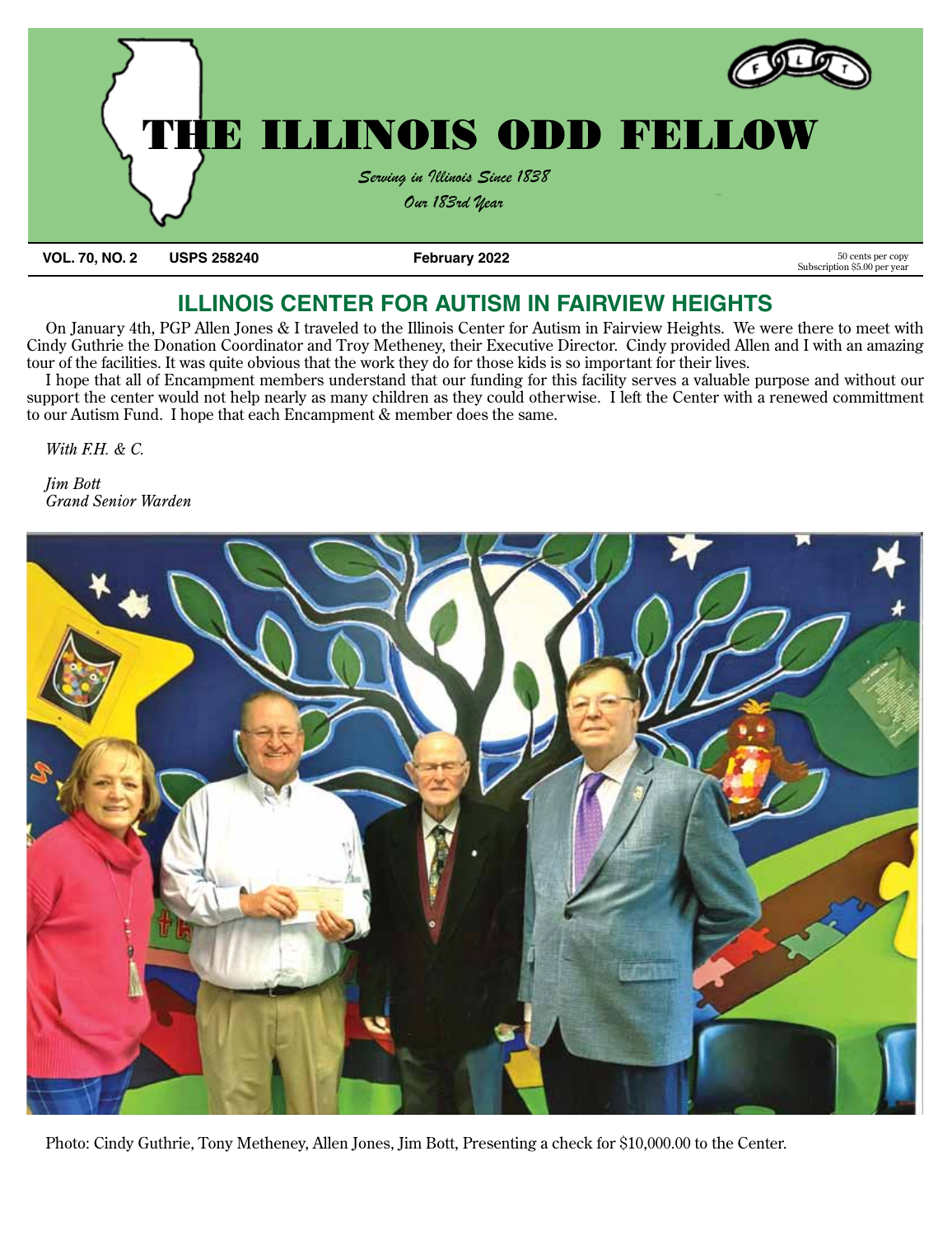#### ILLINOIS ODD FELLOW

(USPS 258240) is published monthly by the Grand Lodge of Illinois, Independent Order of Odd Fellows, 845 Wyatt Avenue, Lincoln, IL 62656-0248.

#### SEND NEWS TO:

Grand Lodge of Illinois Editor Illinois Odd Fellow Paper 845 Wyatt Avenue, PO Box 248 Lincoln, IL 62656-0248 Phone: 217-735-2561 Fax: 217-735-2562 E-mail: grandeditor@frontier.com

> **Directors** Executive Committee Grand Lodge of Illinois P.O. Box 248 Lincoln, IL 62656-0248 Web Site: www.ioof-il.org

Second-class postage paid at Lincoln, Illinois and additional mailing offices.

**POSTMASTER:** Send address changes to the **GRAND LODGE OF ILLINOIS I.O.O.F.,** P.O. Box 248, Lincoln, Illinois 62656-0248.

Contributions of current news and articles pertaining to the welfare of the Independent Order of Odd Fellows fraternity solicited.

This publication is mailed by the first of the month, publication and contributions must reach the editor by the 10th of the preceding month.

WE DO NOT HOLD OURSELVES RESPON-SIBLE for any news or opinions expressed by the communications of our correspondents, and RESERVE the RIGHT to publish NEWS that WE feel constructive to our Order.



Member of I.O.O.F. International **Press Association**

*"Promoting Odd Fellowship Through Positive Communication"*

#### **ODD FELLOW - REBEKAH HOME**

201 Lafayette Ave., Mattoon, Illinois 61938



#### **FEBRUARY BIRTHDAYS**

| Miller, Edward      | 7-Feb-40  |
|---------------------|-----------|
| Arnold, Marian      | 15-Feb-28 |
| Hashbarger, Shirley | 17-Feb-32 |
| Behncke, Patsy      | 20-Feb-36 |
| Boyd, Viola         | 20-Feb-39 |
| Smith, William      | 26-Feb-50 |
| Davis, Lydia        | 27-Feb-24 |

| 7-Feb-40  |
|-----------|
| 15-Feb-28 |
| 17-Feb-32 |
| 20-Feb-36 |
| 20-Feb-39 |
| 26-Feb-50 |
| 27-Feb-24 |

#### **NEWS FROM THE HOME**

Greetings from the Odd Fellow Rebekah Home!

February is a month to celebrate with those you love! Here at the Odd Fellow Rebekah Home, we will be celebrating the many holiday's celebrated in this month! We will start with Groundhog Day. Will spring be arriving early, or will we get the 6 more weeks of Winter? What are you hoping for? We also will be celebrating with crowning our King and Queen at the Valentines Celebration. We will educate ourselves at all the amazing inventions and contributions made by African Americans, ending the month with a celebration of our President's.

Here are 14 fun facts about February that may interest you!

February is the shortest month of the year (even in leap years, when it has 29 days instead of 28), but there's no shortage of interesting facts about it. From weird holidays to astronomical oddities, this month has a bit of everything.

1.) February (do you see that extra "r"?) is one of the most frequently misspelled words in the English language. In 2015, even the White House press office got it wrong—several times over the course of the month.

2.) For more than 40 years, February has been Black History Month. The precursor to Black History Month, however, is a lot older. Black leaders in 1926 dedicated the second week in February to the recognizing the history of African-Americans—a week chosen to coincide with the birthdays of Abraham Lincoln (Feb. 12) and Frederick Douglass (Feb. 14).

3.) It's the month for a lot of other causes, too. February also marks American Heart Month, along with some other "months" you might not recognize: Canned Food Month, Grapefr uit Month, Hot Breakfast Month, and our favorite, Return Shopping Carts to the Supermarket Month.

4.) February got its start as a springcleaning festival. Well, kind of. It's named after one: "Februa" was an early Roman festival and cleansing ritual held on Feb. 15.

5.) It's the only month that can pass without having a full moon. That doesn't mean February never has a full moon—it usually does, as a matter of fact. The last time it didn't was

1999. The next time it won't have a full moon? 2037!

6.) Groundhog Day—Feb. 2—is based on a German superstition. In Germany, though, it's not a groundhog that forecasts either an early spring or a longer winter: It's a badger.

7.) February is the only month that gets longer every four years. Sure, everybody knows about leap years, and most know why we have them. But did you know that every so often, we need a "leap second," too? This is typically added to Coordinated Universal Time in June or December, because of irregularities in our planet's rotation.

8.) The odds of being born on Feb. 29 are about 1 in 1,461. If you're born on a leap day, you're typically known as a "leaper" or "leapling." And depending on where you live, Feb. 28 or March 1 is considered your birthday in non-leap years.

9.) We misspelled "February" in item No. 7. Did you catch it?

10.) Valentine's Day did not start on a romantic note. According to historians, the day now synonymous with "love" probably began as a pagan fertility festival in ancient Rome. We'll leave it at that because some of the other details are disturbing.

11.) And maybe it's more commercial than romantic now, anyway. It's estimated that Americans spend more than \$18 billion on gifts, chocolate and more for Valentine's Day.

12.) Valentine's Day isn't just about humans, either. Almost 9 million people in the U.S. buy their dogs gifts or cards for Valentine's Day.

13.) The first Sunday in February is Super Bowl Sunday (at least for the foreseeable future). It wasn't always that way—until 2001, the game was played in January. But we'd say that's a pretty good way to kick off a month.

14.) Speaking of that, February is National Snack Food Month as well. Way before the Super Bowl took over the first weekend of Februar y, the month was slow for snack sales—and National Snack Food Month was born. We're guessing sales are up a little bit now.

So, from our home to yours, have a safe and wonderful February. Until Next time.

*Penny R. Shinholster Community Relations Coordinator Activity Director*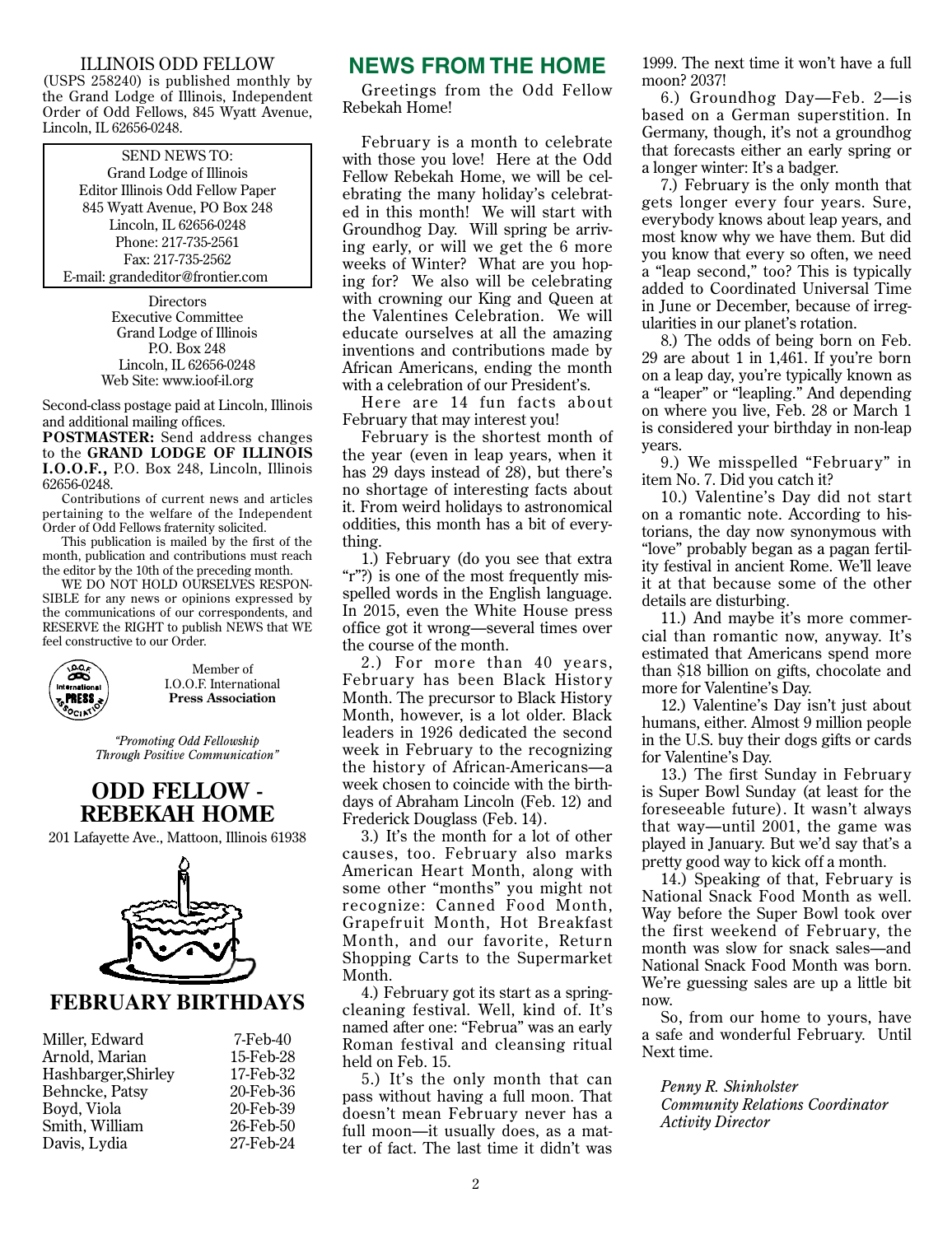#### **GRAND MASTER'S MESSAGE**



Hello all,

Another month has passed. As we have bundled up against the winter elements we need to also keep the fraternal aspect warm. Reach out to members that perhaps you haven't heard from. Reach out to potential members and see if they'd like to come and check out the lodge.

January and February is the time of year that we typically see our new officers take their respective positions in the lodge for the new term. We wish nothing but the best for our officers and our lodges. I would encourage lodges to take advantage of Schools of Instruction in your home lodges or piebald as a District, we have many Deputy Instructors out there that are willing to travel and work with you.

I have been receiving calls from all over the Jurisdiction indicating that we are going to see large numbers of members getting degree work at regional meetings this year. That is very encouraging. Keep up the good work of growing our order. I am excited to start traveling to all the meetings and hopefully meeting several new members as well as seeing many old friends!

 As the end of the month approaches so does the January board meeting that we are very excited to meet with Todd Anderson and hopefully we will be setting a path to financial prosperity for all of our lodges! We look forward to working with all of you and implementing positive change.

Until next time.

*Fraternally yours in F,L&T, Bro. Mathew R Yingling Grand Master*

#### **ASSEMBLY PRESIDENT**



Dear Brothers and Sisters,

In the past couple of months I have been watching my grandson he's three years old. I have learned several life lessons from him that we need to try

school he said I saw my teachers and while Grandma talked to people I got friends. He has been around when to put money in the kettle. I even had I'm getting ready to go to meetings to put my cars up as they got in my and he asks if I'm going to see friends. way. Grandma only had to reming my a FRIENDSHIP!

you get out of bed if you have slept help. I think bake sale at pancake and or not things look different. Even if sausage. you were not happy you had to go to bed you are glad you got up to play again. Take the time between meetings to recharge and come back ready to try again. ATTITUDE!

Dog toys sometimes are more fun to play with then the cars, but you must share with the puppy. Squeaking the ball or the stuffed toys is fun and you can make roads around them. But when the puppy takes one you must share. A good tug of war is fun but playing together is lots of laughs. SHARING and RESECT.

Yes I know this is a different letter then normal but seeing life according to Henry is refreshing. We all need to get out of our way to see someone else's life.

Honor, Respect, Promote

*In F.L. & T. Susan Schove, Assembly President*



#### **APPRENTICE BELL RINGER**



First off when I ask him how was the Salvation Army. I had lots of fun Nap time is very important. When fun and can't wait till next time I get to My name is Henry Schove and I got to help Grandma Sue ring the bell for couple of times to say Thank You. I had

#### **Executive Committee Approved the following Dates**

2/26/2022 Regional Meeting Farmington 3/3/2022 Rebekah District 16 Fairbury 3/12/2022 Rebekah District 6 Sycamore 3/19/2022 Regional Meeting Mt. Zion 4/2/2022 Rebekah District 12 Bushnell 4/9/2022 Rebekah District 11 Lewistown 4/9/2022 Regional Meeting Jerseyville 4/30/2022 Regional Meeting Flora 4/30/2022 Rebekah District #19 Mattoon 5/14/2022 Rebekah District 26 Granite **City** 5/21/2022 Rebekah District 20 Havana 6/11/2022 PM Peoria 1 P.M. Decoration of Chivalry 10/10-11/2022 Grand Lodge Session Springfield IL 10/10-11/2022 Rebekah Assembly Session Springfield IL 10/12-13/2022 Lincoln Department Council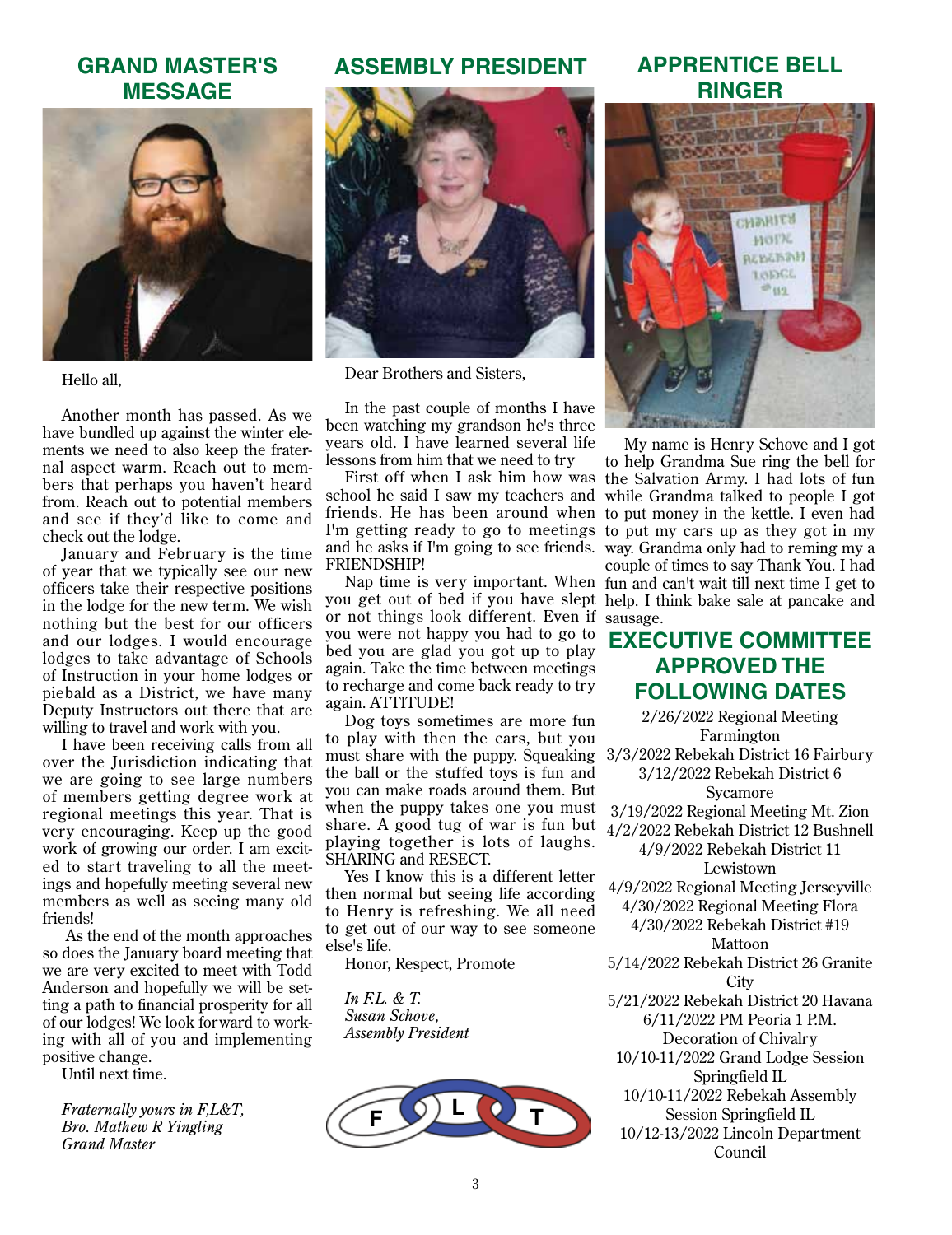# **12 Days of Christmas**

The Mt Zion Odd Fellows Lodge held their annual 12 Days of Christmas raffle again and they made some people very happy. Lodge member, and raffle manager, Kevin Johnson gets to make the calls notifying the winners. Kevin says it is very rewarding to hear people express their happiness and some their need. We have had winners that talk about how they need the money, that they had been out of work, or had a sick family member. Some are not even aware they had a ticket in the raffle, as the ticket was purchased by a friend, or family member for them. We have had people donate tickets and some winnings to local charities. We have employers who purchase the tickets for their employees and we had two of them as winners this year.

The funds raised from the raffle will be used by the Mt Zion Odd Fellows and Mt Zion Lions Club to support the Mt Zion Community and families in the community.



Steve Simmons





Jon Thomas Mason Adams





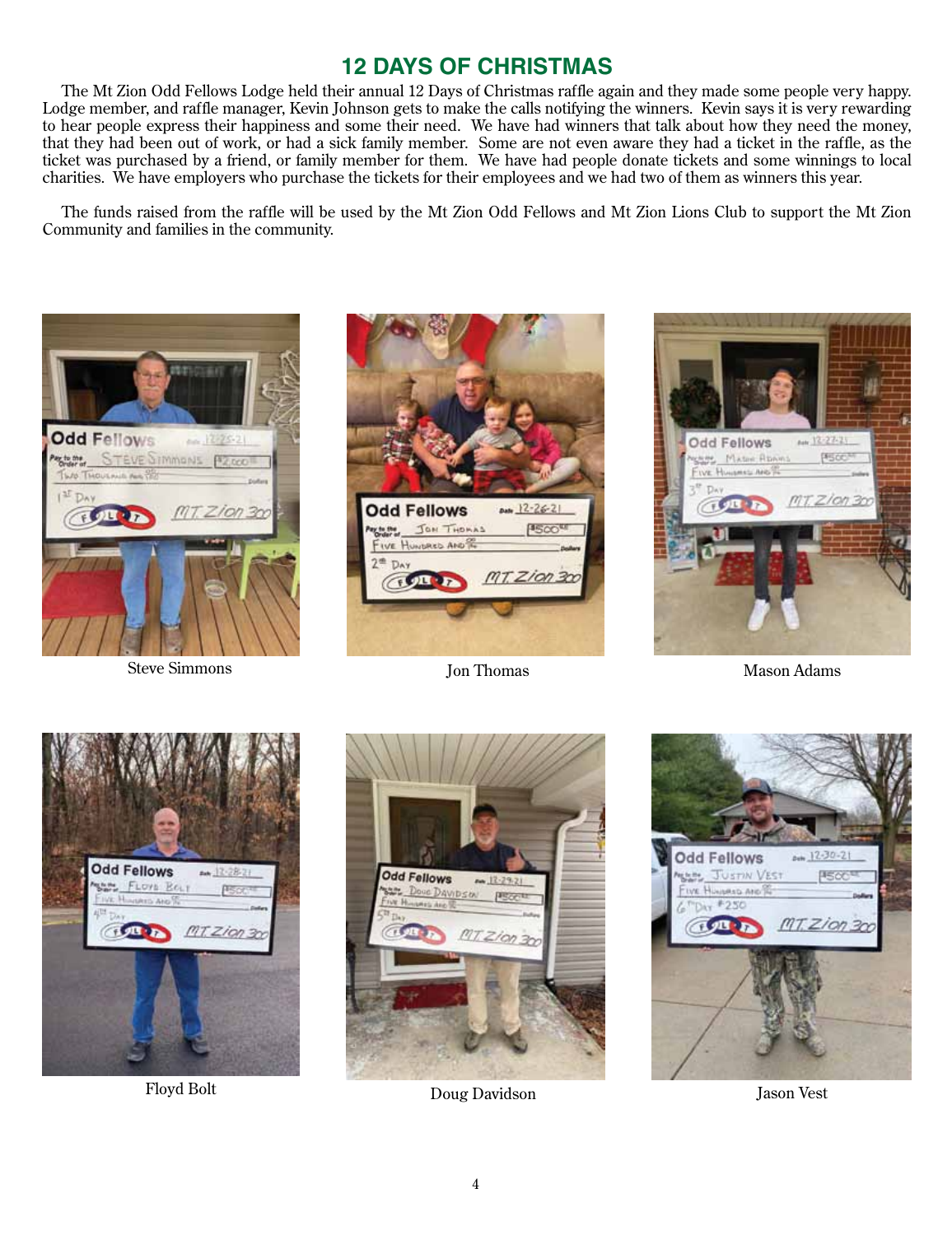# **MT ZION #300 12 Days of Christmas**



Debbie Hilligoss



Clancy Hawkins



Barb & Allan Jackson



Kara Flannery Sandy Norris (Sandy Norris 1986) Sandy Norris (Sandy Norris 1986)



Jim Dodson

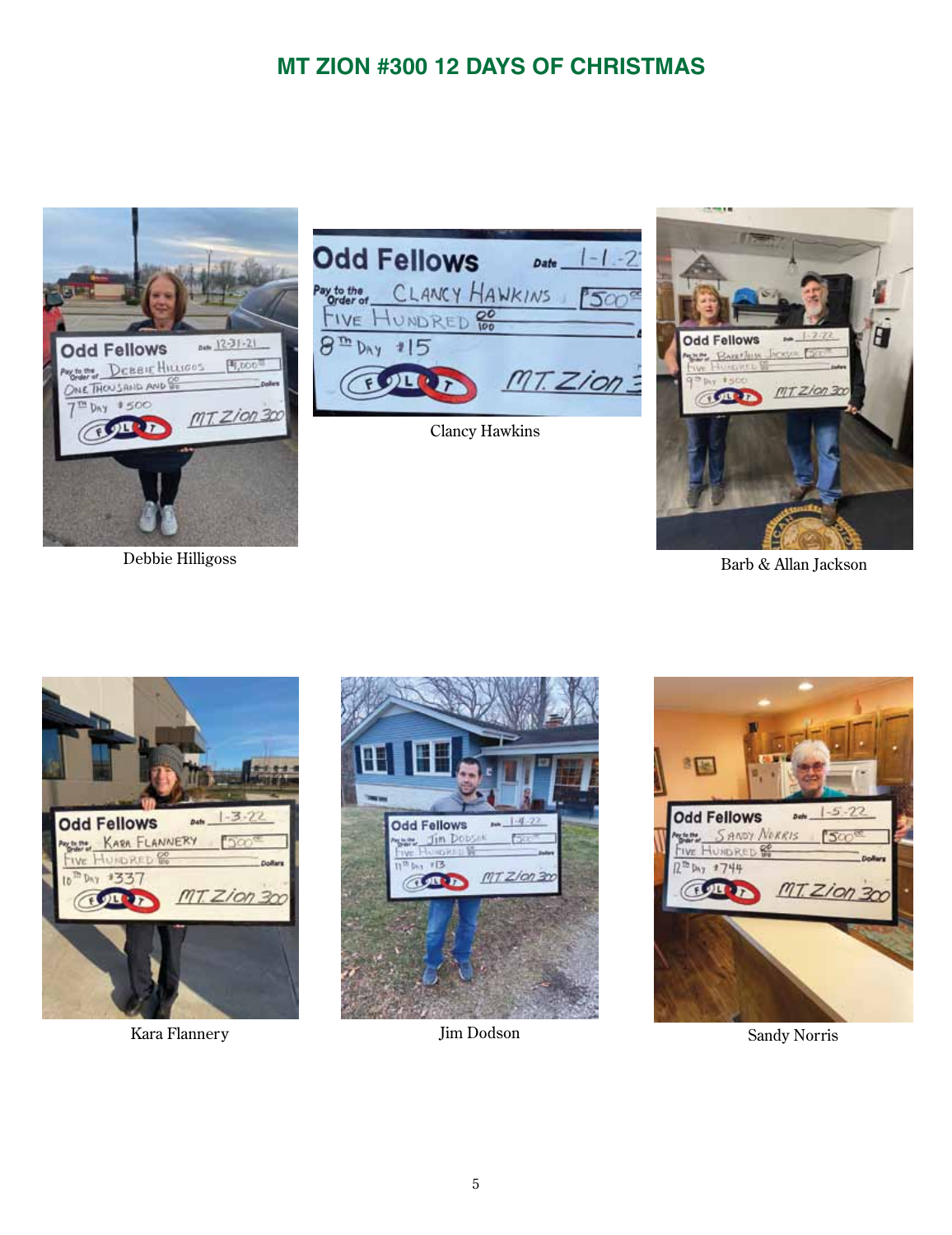# **CENTURY LODGE #492 BROTHER RECEIVES 15 YEAR PIN**



Century Lodge #492 Carpentersville, at our Thursday November 11th Meeting pictured (L to R) Noble Grand Mark Colliander presented Brother Jim Gaylord with a 15 year pin.

### **PLAQUE ON MULTIPURPOSE ROOM DEDICATED BY OUR GRAND ENCAMPMENT**



I did not see any other rooms dedicated by any other donors in the entire facility.



February 14, 2022

#### **Century Lodge #492 Carpentersville**



At our past meeting DDGM Ed Cook installed Brother Mark Colliander as Noble Grand to finish 2021 term.

# **CENTURY LODGE #492 BROTHER RECEIVES 25 YEAR JEWEL**



Century Lodge #492 Carpentersville, at our Thursday December 2nd meeting pictured (L to R) Noble Grand Mark Colliander presented Brother Ted Schalk with a 25 year jewel.

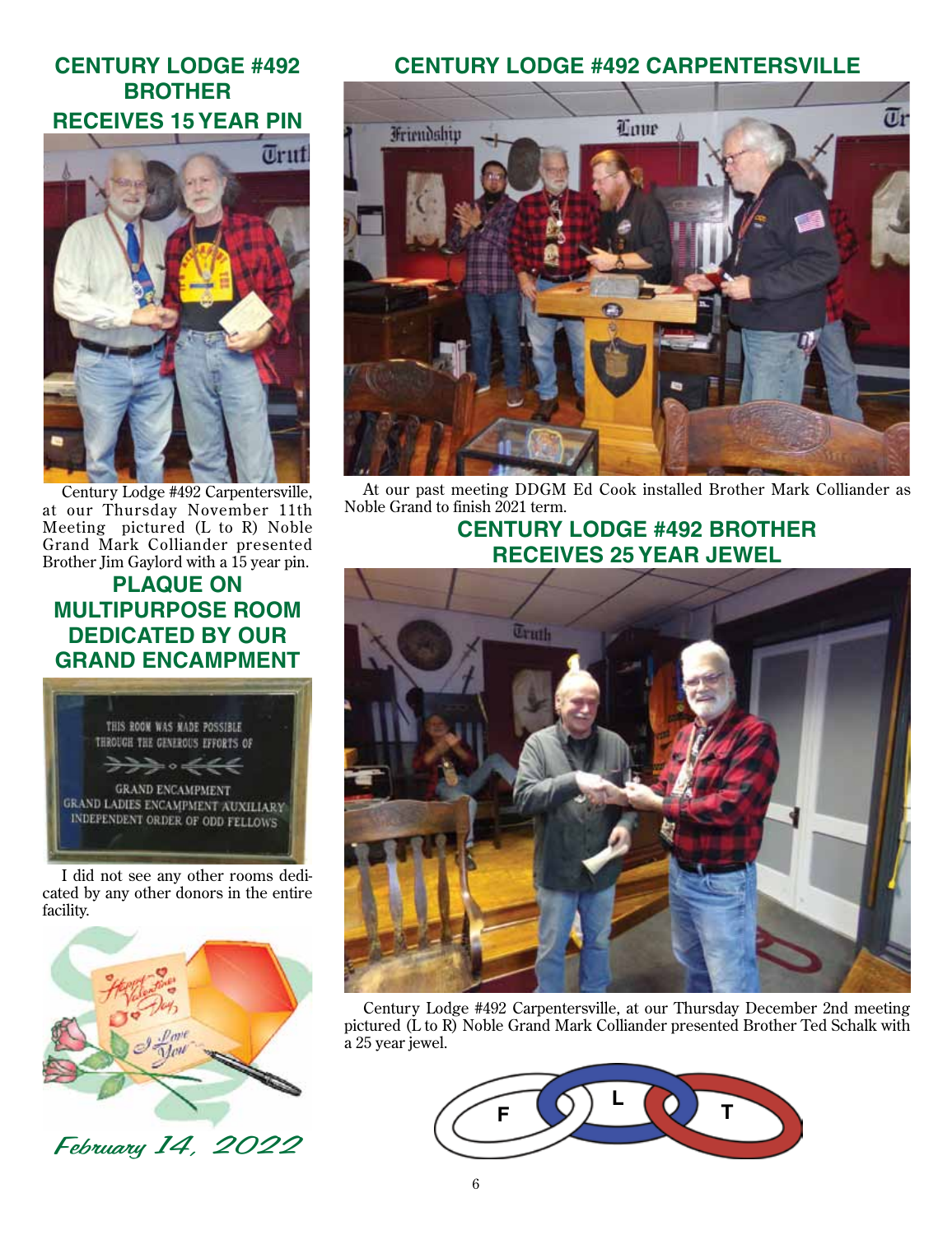### **CENTURY LODGE #492 BROTHER RECEIVES 25 YeaR JEWEL**



Century Lodge #492 Carpentersville, at our Thursday December 2nd meeting pictured (L to R) Noble Grand Mark Colliander presented Brother Steve Garstki with a 25 year jewel.

# **CENTURY LODGE #492 BROTHER RECEIVES 25 YeaR JEWEL**



Century Lodge #492 Carpentersville, at our Thursday November 11th meeting pictured (L to R) Noble Grand Mark Colliander presented Past Grand Deane Bosco with a 25 year jewel.